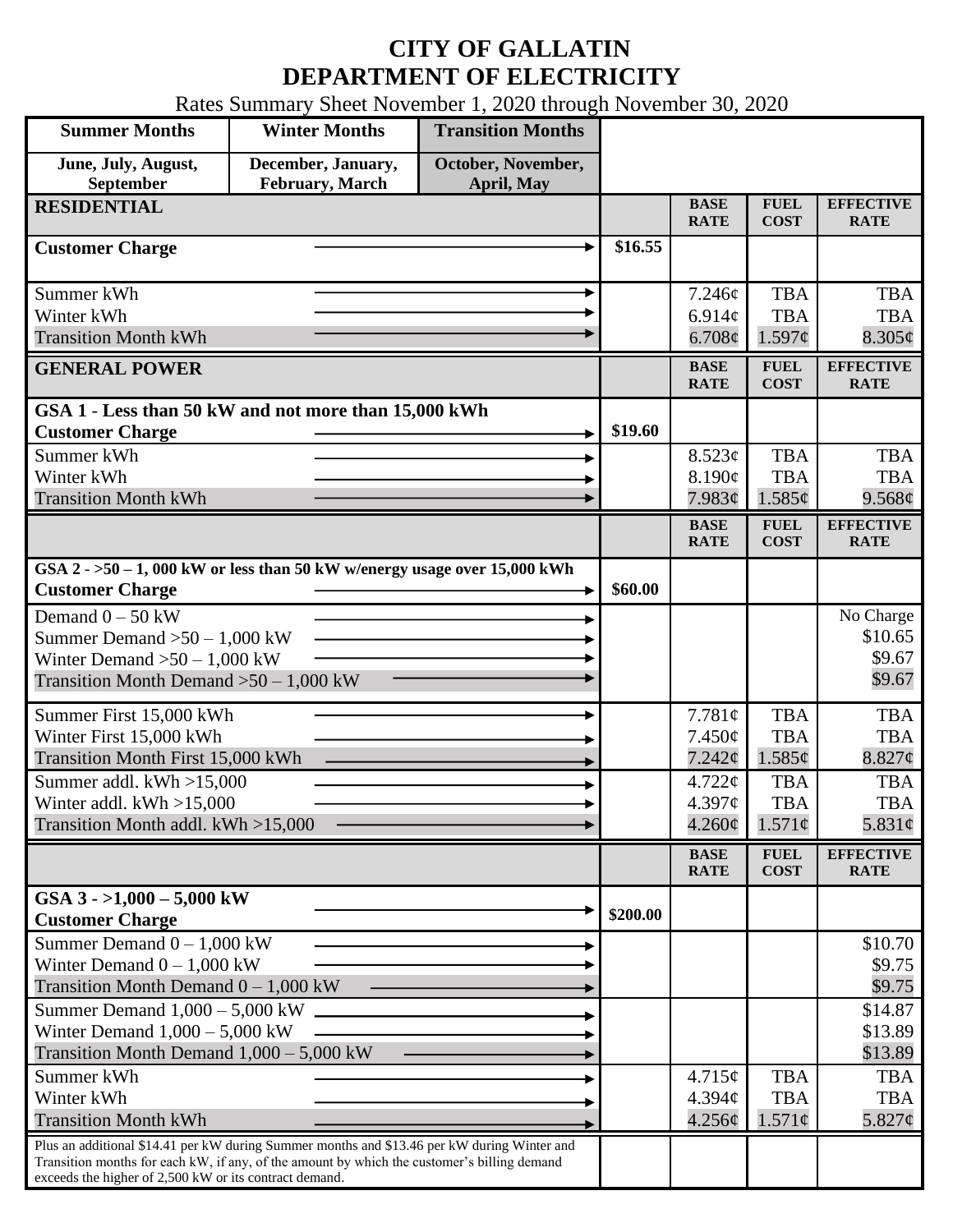| December, January,<br>October, November,<br>June, July, August,<br><b>September</b><br>February, March<br><b>April, May</b><br><b>BASE</b><br><b>FUEL</b><br><b>EFFECTIVE</b><br><b>GENERAL POWER CONTINUE</b><br><b>COST</b><br><b>RATE</b><br><b>RATE</b><br><b>TD GSA</b><br>\$1,500<br><b>Customer Charge</b><br><b>Onpeak Summer Demand</b><br>\$10.95<br><b>Onpeak Winter Demand</b><br>\$9.99<br><b>Onpeak Transition Month Demand</b><br>\$9.99<br><b>Offpeak Excess of Contract Demand</b><br>Summer<br>\$10.95<br>Winter<br>\$9.99<br>Transition<br>\$9.99<br><b>Max Demand</b><br>\$5.23<br><b>TBA</b><br><b>Onpeak Summer kWh</b><br>8.049c<br><b>TBA</b><br><b>Onpeak Winter kWh</b><br>6.520¢<br><b>TBA</b><br><b>TBA</b><br>5.115¢<br><b>Onpeak Transition Month kWh</b><br>1.590¢<br>6.705¢<br>Offpeak Summer kWh First 200 HUD<br>$4.700\text{¢}$<br><b>TBA</b><br><b>TBA</b><br>Offpeak Summer kWh Next 200 HUD<br><b>TBA</b><br>$0.452\epsilon$<br><b>TBA</b><br><b>Additional HUD</b><br>0.149¢<br><b>TBA</b><br><b>TBA</b><br>Offpeak Winter kWh First 200 HUD<br><b>TBA</b><br>4.996¢<br><b>TBA</b><br>Offpeak Winter kWh Next 200 HUD<br><b>TBA</b><br><b>TBA</b><br>$0.452\mathcal{C}$<br><b>Additional HUD</b><br>0.149¢<br><b>TBA</b><br><b>TBA</b><br>Offpeak Transition kWh First 200 HUD<br>5.115¢<br>1.590¢<br>6.705 $\phi$<br>Offpeak Transition kWh Next 200 HUD<br>1.590¢<br>$2.042\phi$<br>.452¢<br><b>Additional HUD</b><br>$1.590\phi$<br>1.739¢<br>.149 $\phi$<br><b>EFFECTIVE</b><br><b>BASE</b><br><b>FUEL</b><br><b>RATE</b><br><b>COST</b><br><b>RATE</b><br>GSB Demands from $5,001 - 15,000$ kW<br>\$1,500<br><b>Customer Charge</b><br>Onpeak Summer Demand 5,000 - 15,000 kW<br>\$10.87<br>Onpeak Winter Demand $5,000 - 15,000$ kW<br>\$9.90<br>Onpeak Transition Month Demand 5,000 - 15,000 kW<br>\$9.90<br><b>Offpeak Excess of Contract Demand</b><br>Summer<br>\$10.87<br>Winter<br>\$9.90<br>Transition<br>\$9.90<br><b>Max Demand</b><br>\$5.21<br><b>TBA</b><br><b>Onpeak Summer kWh</b><br>6.513¢<br><b>TBA</b><br><b>TBA</b><br><b>TBA</b><br><b>Onpeak Winter kWh</b><br>5.378¢<br><b>Onpeak Transition Month kWh</b><br>$3.990\ell$<br>$1.590\phi$<br>5.580¢<br>Offpeak Summer kWh First 200 HUD<br><b>TBA</b><br><b>TBA</b><br>4.022¢<br>Offpeak Summer kWh Next 200 HUD<br>0.564¢<br><b>TBA</b><br><b>TBA</b><br><b>Additional HUD</b><br>0.223¢<br><b>TBA</b><br><b>TBA</b><br>Offpeak Winter kWh First 200 HUD<br><b>TBA</b><br>4.244 <sub>c</sub><br><b>TBA</b><br>Offpeak Winter kWh Next 200 HUD<br><b>TBA</b><br>$0.564\mathcal{C}$<br><b>TBA</b><br><b>Additional HUD</b><br>$0.223\phi$<br><b>TBA</b><br><b>TBA</b><br>Offpeak Transition kWh First 200 HUD<br>$3.990\mathcal{\mathrm{\ell}}$<br>1.590¢<br>5.580¢<br>Offpeak Transition kWh Next 200 HUD<br>1.590¢<br>$0.564\phi$<br>2.154¢ | <b>Summer Months</b>  | <b>Winter Months</b> | <b>Transition Months</b> |  |             |             |        |
|-----------------------------------------------------------------------------------------------------------------------------------------------------------------------------------------------------------------------------------------------------------------------------------------------------------------------------------------------------------------------------------------------------------------------------------------------------------------------------------------------------------------------------------------------------------------------------------------------------------------------------------------------------------------------------------------------------------------------------------------------------------------------------------------------------------------------------------------------------------------------------------------------------------------------------------------------------------------------------------------------------------------------------------------------------------------------------------------------------------------------------------------------------------------------------------------------------------------------------------------------------------------------------------------------------------------------------------------------------------------------------------------------------------------------------------------------------------------------------------------------------------------------------------------------------------------------------------------------------------------------------------------------------------------------------------------------------------------------------------------------------------------------------------------------------------------------------------------------------------------------------------------------------------------------------------------------------------------------------------------------------------------------------------------------------------------------------------------------------------------------------------------------------------------------------------------------------------------------------------------------------------------------------------------------------------------------------------------------------------------------------------------------------------------------------------------------------------------------------------------------------------------------------------------------------------------------------------------------------------------------------------------------------------------------------------------------------------------------------------------------------------------------------------------------------------------------------------------------------------------|-----------------------|----------------------|--------------------------|--|-------------|-------------|--------|
|                                                                                                                                                                                                                                                                                                                                                                                                                                                                                                                                                                                                                                                                                                                                                                                                                                                                                                                                                                                                                                                                                                                                                                                                                                                                                                                                                                                                                                                                                                                                                                                                                                                                                                                                                                                                                                                                                                                                                                                                                                                                                                                                                                                                                                                                                                                                                                                                                                                                                                                                                                                                                                                                                                                                                                                                                                                                 |                       |                      |                          |  |             |             |        |
|                                                                                                                                                                                                                                                                                                                                                                                                                                                                                                                                                                                                                                                                                                                                                                                                                                                                                                                                                                                                                                                                                                                                                                                                                                                                                                                                                                                                                                                                                                                                                                                                                                                                                                                                                                                                                                                                                                                                                                                                                                                                                                                                                                                                                                                                                                                                                                                                                                                                                                                                                                                                                                                                                                                                                                                                                                                                 |                       |                      |                          |  |             |             |        |
|                                                                                                                                                                                                                                                                                                                                                                                                                                                                                                                                                                                                                                                                                                                                                                                                                                                                                                                                                                                                                                                                                                                                                                                                                                                                                                                                                                                                                                                                                                                                                                                                                                                                                                                                                                                                                                                                                                                                                                                                                                                                                                                                                                                                                                                                                                                                                                                                                                                                                                                                                                                                                                                                                                                                                                                                                                                                 |                       |                      |                          |  |             |             |        |
|                                                                                                                                                                                                                                                                                                                                                                                                                                                                                                                                                                                                                                                                                                                                                                                                                                                                                                                                                                                                                                                                                                                                                                                                                                                                                                                                                                                                                                                                                                                                                                                                                                                                                                                                                                                                                                                                                                                                                                                                                                                                                                                                                                                                                                                                                                                                                                                                                                                                                                                                                                                                                                                                                                                                                                                                                                                                 |                       |                      |                          |  |             |             |        |
|                                                                                                                                                                                                                                                                                                                                                                                                                                                                                                                                                                                                                                                                                                                                                                                                                                                                                                                                                                                                                                                                                                                                                                                                                                                                                                                                                                                                                                                                                                                                                                                                                                                                                                                                                                                                                                                                                                                                                                                                                                                                                                                                                                                                                                                                                                                                                                                                                                                                                                                                                                                                                                                                                                                                                                                                                                                                 |                       |                      |                          |  |             |             |        |
|                                                                                                                                                                                                                                                                                                                                                                                                                                                                                                                                                                                                                                                                                                                                                                                                                                                                                                                                                                                                                                                                                                                                                                                                                                                                                                                                                                                                                                                                                                                                                                                                                                                                                                                                                                                                                                                                                                                                                                                                                                                                                                                                                                                                                                                                                                                                                                                                                                                                                                                                                                                                                                                                                                                                                                                                                                                                 |                       |                      |                          |  |             |             |        |
|                                                                                                                                                                                                                                                                                                                                                                                                                                                                                                                                                                                                                                                                                                                                                                                                                                                                                                                                                                                                                                                                                                                                                                                                                                                                                                                                                                                                                                                                                                                                                                                                                                                                                                                                                                                                                                                                                                                                                                                                                                                                                                                                                                                                                                                                                                                                                                                                                                                                                                                                                                                                                                                                                                                                                                                                                                                                 |                       |                      |                          |  |             |             |        |
|                                                                                                                                                                                                                                                                                                                                                                                                                                                                                                                                                                                                                                                                                                                                                                                                                                                                                                                                                                                                                                                                                                                                                                                                                                                                                                                                                                                                                                                                                                                                                                                                                                                                                                                                                                                                                                                                                                                                                                                                                                                                                                                                                                                                                                                                                                                                                                                                                                                                                                                                                                                                                                                                                                                                                                                                                                                                 |                       |                      |                          |  |             |             |        |
|                                                                                                                                                                                                                                                                                                                                                                                                                                                                                                                                                                                                                                                                                                                                                                                                                                                                                                                                                                                                                                                                                                                                                                                                                                                                                                                                                                                                                                                                                                                                                                                                                                                                                                                                                                                                                                                                                                                                                                                                                                                                                                                                                                                                                                                                                                                                                                                                                                                                                                                                                                                                                                                                                                                                                                                                                                                                 |                       |                      |                          |  |             |             |        |
|                                                                                                                                                                                                                                                                                                                                                                                                                                                                                                                                                                                                                                                                                                                                                                                                                                                                                                                                                                                                                                                                                                                                                                                                                                                                                                                                                                                                                                                                                                                                                                                                                                                                                                                                                                                                                                                                                                                                                                                                                                                                                                                                                                                                                                                                                                                                                                                                                                                                                                                                                                                                                                                                                                                                                                                                                                                                 |                       |                      |                          |  |             |             |        |
|                                                                                                                                                                                                                                                                                                                                                                                                                                                                                                                                                                                                                                                                                                                                                                                                                                                                                                                                                                                                                                                                                                                                                                                                                                                                                                                                                                                                                                                                                                                                                                                                                                                                                                                                                                                                                                                                                                                                                                                                                                                                                                                                                                                                                                                                                                                                                                                                                                                                                                                                                                                                                                                                                                                                                                                                                                                                 |                       |                      |                          |  |             |             |        |
|                                                                                                                                                                                                                                                                                                                                                                                                                                                                                                                                                                                                                                                                                                                                                                                                                                                                                                                                                                                                                                                                                                                                                                                                                                                                                                                                                                                                                                                                                                                                                                                                                                                                                                                                                                                                                                                                                                                                                                                                                                                                                                                                                                                                                                                                                                                                                                                                                                                                                                                                                                                                                                                                                                                                                                                                                                                                 |                       |                      |                          |  |             |             |        |
|                                                                                                                                                                                                                                                                                                                                                                                                                                                                                                                                                                                                                                                                                                                                                                                                                                                                                                                                                                                                                                                                                                                                                                                                                                                                                                                                                                                                                                                                                                                                                                                                                                                                                                                                                                                                                                                                                                                                                                                                                                                                                                                                                                                                                                                                                                                                                                                                                                                                                                                                                                                                                                                                                                                                                                                                                                                                 |                       |                      |                          |  |             |             |        |
|                                                                                                                                                                                                                                                                                                                                                                                                                                                                                                                                                                                                                                                                                                                                                                                                                                                                                                                                                                                                                                                                                                                                                                                                                                                                                                                                                                                                                                                                                                                                                                                                                                                                                                                                                                                                                                                                                                                                                                                                                                                                                                                                                                                                                                                                                                                                                                                                                                                                                                                                                                                                                                                                                                                                                                                                                                                                 |                       |                      |                          |  |             |             |        |
|                                                                                                                                                                                                                                                                                                                                                                                                                                                                                                                                                                                                                                                                                                                                                                                                                                                                                                                                                                                                                                                                                                                                                                                                                                                                                                                                                                                                                                                                                                                                                                                                                                                                                                                                                                                                                                                                                                                                                                                                                                                                                                                                                                                                                                                                                                                                                                                                                                                                                                                                                                                                                                                                                                                                                                                                                                                                 |                       |                      |                          |  |             |             |        |
|                                                                                                                                                                                                                                                                                                                                                                                                                                                                                                                                                                                                                                                                                                                                                                                                                                                                                                                                                                                                                                                                                                                                                                                                                                                                                                                                                                                                                                                                                                                                                                                                                                                                                                                                                                                                                                                                                                                                                                                                                                                                                                                                                                                                                                                                                                                                                                                                                                                                                                                                                                                                                                                                                                                                                                                                                                                                 |                       |                      |                          |  |             |             |        |
|                                                                                                                                                                                                                                                                                                                                                                                                                                                                                                                                                                                                                                                                                                                                                                                                                                                                                                                                                                                                                                                                                                                                                                                                                                                                                                                                                                                                                                                                                                                                                                                                                                                                                                                                                                                                                                                                                                                                                                                                                                                                                                                                                                                                                                                                                                                                                                                                                                                                                                                                                                                                                                                                                                                                                                                                                                                                 |                       |                      |                          |  |             |             |        |
|                                                                                                                                                                                                                                                                                                                                                                                                                                                                                                                                                                                                                                                                                                                                                                                                                                                                                                                                                                                                                                                                                                                                                                                                                                                                                                                                                                                                                                                                                                                                                                                                                                                                                                                                                                                                                                                                                                                                                                                                                                                                                                                                                                                                                                                                                                                                                                                                                                                                                                                                                                                                                                                                                                                                                                                                                                                                 |                       |                      |                          |  |             |             |        |
|                                                                                                                                                                                                                                                                                                                                                                                                                                                                                                                                                                                                                                                                                                                                                                                                                                                                                                                                                                                                                                                                                                                                                                                                                                                                                                                                                                                                                                                                                                                                                                                                                                                                                                                                                                                                                                                                                                                                                                                                                                                                                                                                                                                                                                                                                                                                                                                                                                                                                                                                                                                                                                                                                                                                                                                                                                                                 |                       |                      |                          |  |             |             |        |
|                                                                                                                                                                                                                                                                                                                                                                                                                                                                                                                                                                                                                                                                                                                                                                                                                                                                                                                                                                                                                                                                                                                                                                                                                                                                                                                                                                                                                                                                                                                                                                                                                                                                                                                                                                                                                                                                                                                                                                                                                                                                                                                                                                                                                                                                                                                                                                                                                                                                                                                                                                                                                                                                                                                                                                                                                                                                 |                       |                      |                          |  |             |             |        |
|                                                                                                                                                                                                                                                                                                                                                                                                                                                                                                                                                                                                                                                                                                                                                                                                                                                                                                                                                                                                                                                                                                                                                                                                                                                                                                                                                                                                                                                                                                                                                                                                                                                                                                                                                                                                                                                                                                                                                                                                                                                                                                                                                                                                                                                                                                                                                                                                                                                                                                                                                                                                                                                                                                                                                                                                                                                                 |                       |                      |                          |  |             |             |        |
|                                                                                                                                                                                                                                                                                                                                                                                                                                                                                                                                                                                                                                                                                                                                                                                                                                                                                                                                                                                                                                                                                                                                                                                                                                                                                                                                                                                                                                                                                                                                                                                                                                                                                                                                                                                                                                                                                                                                                                                                                                                                                                                                                                                                                                                                                                                                                                                                                                                                                                                                                                                                                                                                                                                                                                                                                                                                 |                       |                      |                          |  |             |             |        |
|                                                                                                                                                                                                                                                                                                                                                                                                                                                                                                                                                                                                                                                                                                                                                                                                                                                                                                                                                                                                                                                                                                                                                                                                                                                                                                                                                                                                                                                                                                                                                                                                                                                                                                                                                                                                                                                                                                                                                                                                                                                                                                                                                                                                                                                                                                                                                                                                                                                                                                                                                                                                                                                                                                                                                                                                                                                                 |                       |                      |                          |  |             |             |        |
|                                                                                                                                                                                                                                                                                                                                                                                                                                                                                                                                                                                                                                                                                                                                                                                                                                                                                                                                                                                                                                                                                                                                                                                                                                                                                                                                                                                                                                                                                                                                                                                                                                                                                                                                                                                                                                                                                                                                                                                                                                                                                                                                                                                                                                                                                                                                                                                                                                                                                                                                                                                                                                                                                                                                                                                                                                                                 |                       |                      |                          |  |             |             |        |
|                                                                                                                                                                                                                                                                                                                                                                                                                                                                                                                                                                                                                                                                                                                                                                                                                                                                                                                                                                                                                                                                                                                                                                                                                                                                                                                                                                                                                                                                                                                                                                                                                                                                                                                                                                                                                                                                                                                                                                                                                                                                                                                                                                                                                                                                                                                                                                                                                                                                                                                                                                                                                                                                                                                                                                                                                                                                 |                       |                      |                          |  |             |             |        |
|                                                                                                                                                                                                                                                                                                                                                                                                                                                                                                                                                                                                                                                                                                                                                                                                                                                                                                                                                                                                                                                                                                                                                                                                                                                                                                                                                                                                                                                                                                                                                                                                                                                                                                                                                                                                                                                                                                                                                                                                                                                                                                                                                                                                                                                                                                                                                                                                                                                                                                                                                                                                                                                                                                                                                                                                                                                                 |                       |                      |                          |  |             |             |        |
|                                                                                                                                                                                                                                                                                                                                                                                                                                                                                                                                                                                                                                                                                                                                                                                                                                                                                                                                                                                                                                                                                                                                                                                                                                                                                                                                                                                                                                                                                                                                                                                                                                                                                                                                                                                                                                                                                                                                                                                                                                                                                                                                                                                                                                                                                                                                                                                                                                                                                                                                                                                                                                                                                                                                                                                                                                                                 |                       |                      |                          |  |             |             |        |
|                                                                                                                                                                                                                                                                                                                                                                                                                                                                                                                                                                                                                                                                                                                                                                                                                                                                                                                                                                                                                                                                                                                                                                                                                                                                                                                                                                                                                                                                                                                                                                                                                                                                                                                                                                                                                                                                                                                                                                                                                                                                                                                                                                                                                                                                                                                                                                                                                                                                                                                                                                                                                                                                                                                                                                                                                                                                 |                       |                      |                          |  |             |             |        |
|                                                                                                                                                                                                                                                                                                                                                                                                                                                                                                                                                                                                                                                                                                                                                                                                                                                                                                                                                                                                                                                                                                                                                                                                                                                                                                                                                                                                                                                                                                                                                                                                                                                                                                                                                                                                                                                                                                                                                                                                                                                                                                                                                                                                                                                                                                                                                                                                                                                                                                                                                                                                                                                                                                                                                                                                                                                                 |                       |                      |                          |  |             |             |        |
|                                                                                                                                                                                                                                                                                                                                                                                                                                                                                                                                                                                                                                                                                                                                                                                                                                                                                                                                                                                                                                                                                                                                                                                                                                                                                                                                                                                                                                                                                                                                                                                                                                                                                                                                                                                                                                                                                                                                                                                                                                                                                                                                                                                                                                                                                                                                                                                                                                                                                                                                                                                                                                                                                                                                                                                                                                                                 |                       |                      |                          |  |             |             |        |
|                                                                                                                                                                                                                                                                                                                                                                                                                                                                                                                                                                                                                                                                                                                                                                                                                                                                                                                                                                                                                                                                                                                                                                                                                                                                                                                                                                                                                                                                                                                                                                                                                                                                                                                                                                                                                                                                                                                                                                                                                                                                                                                                                                                                                                                                                                                                                                                                                                                                                                                                                                                                                                                                                                                                                                                                                                                                 |                       |                      |                          |  |             |             |        |
|                                                                                                                                                                                                                                                                                                                                                                                                                                                                                                                                                                                                                                                                                                                                                                                                                                                                                                                                                                                                                                                                                                                                                                                                                                                                                                                                                                                                                                                                                                                                                                                                                                                                                                                                                                                                                                                                                                                                                                                                                                                                                                                                                                                                                                                                                                                                                                                                                                                                                                                                                                                                                                                                                                                                                                                                                                                                 |                       |                      |                          |  |             |             |        |
|                                                                                                                                                                                                                                                                                                                                                                                                                                                                                                                                                                                                                                                                                                                                                                                                                                                                                                                                                                                                                                                                                                                                                                                                                                                                                                                                                                                                                                                                                                                                                                                                                                                                                                                                                                                                                                                                                                                                                                                                                                                                                                                                                                                                                                                                                                                                                                                                                                                                                                                                                                                                                                                                                                                                                                                                                                                                 |                       |                      |                          |  |             |             |        |
|                                                                                                                                                                                                                                                                                                                                                                                                                                                                                                                                                                                                                                                                                                                                                                                                                                                                                                                                                                                                                                                                                                                                                                                                                                                                                                                                                                                                                                                                                                                                                                                                                                                                                                                                                                                                                                                                                                                                                                                                                                                                                                                                                                                                                                                                                                                                                                                                                                                                                                                                                                                                                                                                                                                                                                                                                                                                 |                       |                      |                          |  |             |             |        |
|                                                                                                                                                                                                                                                                                                                                                                                                                                                                                                                                                                                                                                                                                                                                                                                                                                                                                                                                                                                                                                                                                                                                                                                                                                                                                                                                                                                                                                                                                                                                                                                                                                                                                                                                                                                                                                                                                                                                                                                                                                                                                                                                                                                                                                                                                                                                                                                                                                                                                                                                                                                                                                                                                                                                                                                                                                                                 |                       |                      |                          |  |             |             |        |
|                                                                                                                                                                                                                                                                                                                                                                                                                                                                                                                                                                                                                                                                                                                                                                                                                                                                                                                                                                                                                                                                                                                                                                                                                                                                                                                                                                                                                                                                                                                                                                                                                                                                                                                                                                                                                                                                                                                                                                                                                                                                                                                                                                                                                                                                                                                                                                                                                                                                                                                                                                                                                                                                                                                                                                                                                                                                 |                       |                      |                          |  |             |             |        |
|                                                                                                                                                                                                                                                                                                                                                                                                                                                                                                                                                                                                                                                                                                                                                                                                                                                                                                                                                                                                                                                                                                                                                                                                                                                                                                                                                                                                                                                                                                                                                                                                                                                                                                                                                                                                                                                                                                                                                                                                                                                                                                                                                                                                                                                                                                                                                                                                                                                                                                                                                                                                                                                                                                                                                                                                                                                                 |                       |                      |                          |  |             |             |        |
|                                                                                                                                                                                                                                                                                                                                                                                                                                                                                                                                                                                                                                                                                                                                                                                                                                                                                                                                                                                                                                                                                                                                                                                                                                                                                                                                                                                                                                                                                                                                                                                                                                                                                                                                                                                                                                                                                                                                                                                                                                                                                                                                                                                                                                                                                                                                                                                                                                                                                                                                                                                                                                                                                                                                                                                                                                                                 |                       |                      |                          |  |             |             |        |
|                                                                                                                                                                                                                                                                                                                                                                                                                                                                                                                                                                                                                                                                                                                                                                                                                                                                                                                                                                                                                                                                                                                                                                                                                                                                                                                                                                                                                                                                                                                                                                                                                                                                                                                                                                                                                                                                                                                                                                                                                                                                                                                                                                                                                                                                                                                                                                                                                                                                                                                                                                                                                                                                                                                                                                                                                                                                 |                       |                      |                          |  |             |             |        |
|                                                                                                                                                                                                                                                                                                                                                                                                                                                                                                                                                                                                                                                                                                                                                                                                                                                                                                                                                                                                                                                                                                                                                                                                                                                                                                                                                                                                                                                                                                                                                                                                                                                                                                                                                                                                                                                                                                                                                                                                                                                                                                                                                                                                                                                                                                                                                                                                                                                                                                                                                                                                                                                                                                                                                                                                                                                                 |                       |                      |                          |  |             |             |        |
|                                                                                                                                                                                                                                                                                                                                                                                                                                                                                                                                                                                                                                                                                                                                                                                                                                                                                                                                                                                                                                                                                                                                                                                                                                                                                                                                                                                                                                                                                                                                                                                                                                                                                                                                                                                                                                                                                                                                                                                                                                                                                                                                                                                                                                                                                                                                                                                                                                                                                                                                                                                                                                                                                                                                                                                                                                                                 |                       |                      |                          |  |             |             |        |
|                                                                                                                                                                                                                                                                                                                                                                                                                                                                                                                                                                                                                                                                                                                                                                                                                                                                                                                                                                                                                                                                                                                                                                                                                                                                                                                                                                                                                                                                                                                                                                                                                                                                                                                                                                                                                                                                                                                                                                                                                                                                                                                                                                                                                                                                                                                                                                                                                                                                                                                                                                                                                                                                                                                                                                                                                                                                 |                       |                      |                          |  |             |             |        |
|                                                                                                                                                                                                                                                                                                                                                                                                                                                                                                                                                                                                                                                                                                                                                                                                                                                                                                                                                                                                                                                                                                                                                                                                                                                                                                                                                                                                                                                                                                                                                                                                                                                                                                                                                                                                                                                                                                                                                                                                                                                                                                                                                                                                                                                                                                                                                                                                                                                                                                                                                                                                                                                                                                                                                                                                                                                                 |                       |                      |                          |  |             |             |        |
|                                                                                                                                                                                                                                                                                                                                                                                                                                                                                                                                                                                                                                                                                                                                                                                                                                                                                                                                                                                                                                                                                                                                                                                                                                                                                                                                                                                                                                                                                                                                                                                                                                                                                                                                                                                                                                                                                                                                                                                                                                                                                                                                                                                                                                                                                                                                                                                                                                                                                                                                                                                                                                                                                                                                                                                                                                                                 |                       |                      |                          |  |             |             |        |
|                                                                                                                                                                                                                                                                                                                                                                                                                                                                                                                                                                                                                                                                                                                                                                                                                                                                                                                                                                                                                                                                                                                                                                                                                                                                                                                                                                                                                                                                                                                                                                                                                                                                                                                                                                                                                                                                                                                                                                                                                                                                                                                                                                                                                                                                                                                                                                                                                                                                                                                                                                                                                                                                                                                                                                                                                                                                 |                       |                      |                          |  |             |             |        |
|                                                                                                                                                                                                                                                                                                                                                                                                                                                                                                                                                                                                                                                                                                                                                                                                                                                                                                                                                                                                                                                                                                                                                                                                                                                                                                                                                                                                                                                                                                                                                                                                                                                                                                                                                                                                                                                                                                                                                                                                                                                                                                                                                                                                                                                                                                                                                                                                                                                                                                                                                                                                                                                                                                                                                                                                                                                                 |                       |                      |                          |  |             |             |        |
|                                                                                                                                                                                                                                                                                                                                                                                                                                                                                                                                                                                                                                                                                                                                                                                                                                                                                                                                                                                                                                                                                                                                                                                                                                                                                                                                                                                                                                                                                                                                                                                                                                                                                                                                                                                                                                                                                                                                                                                                                                                                                                                                                                                                                                                                                                                                                                                                                                                                                                                                                                                                                                                                                                                                                                                                                                                                 | <b>Additional HUD</b> |                      |                          |  | $0.223\phi$ | $1.590\phi$ | 1.813¢ |

## **Page 2 - Rates Summary Sheet November 1, 2020 through November 30, 2020**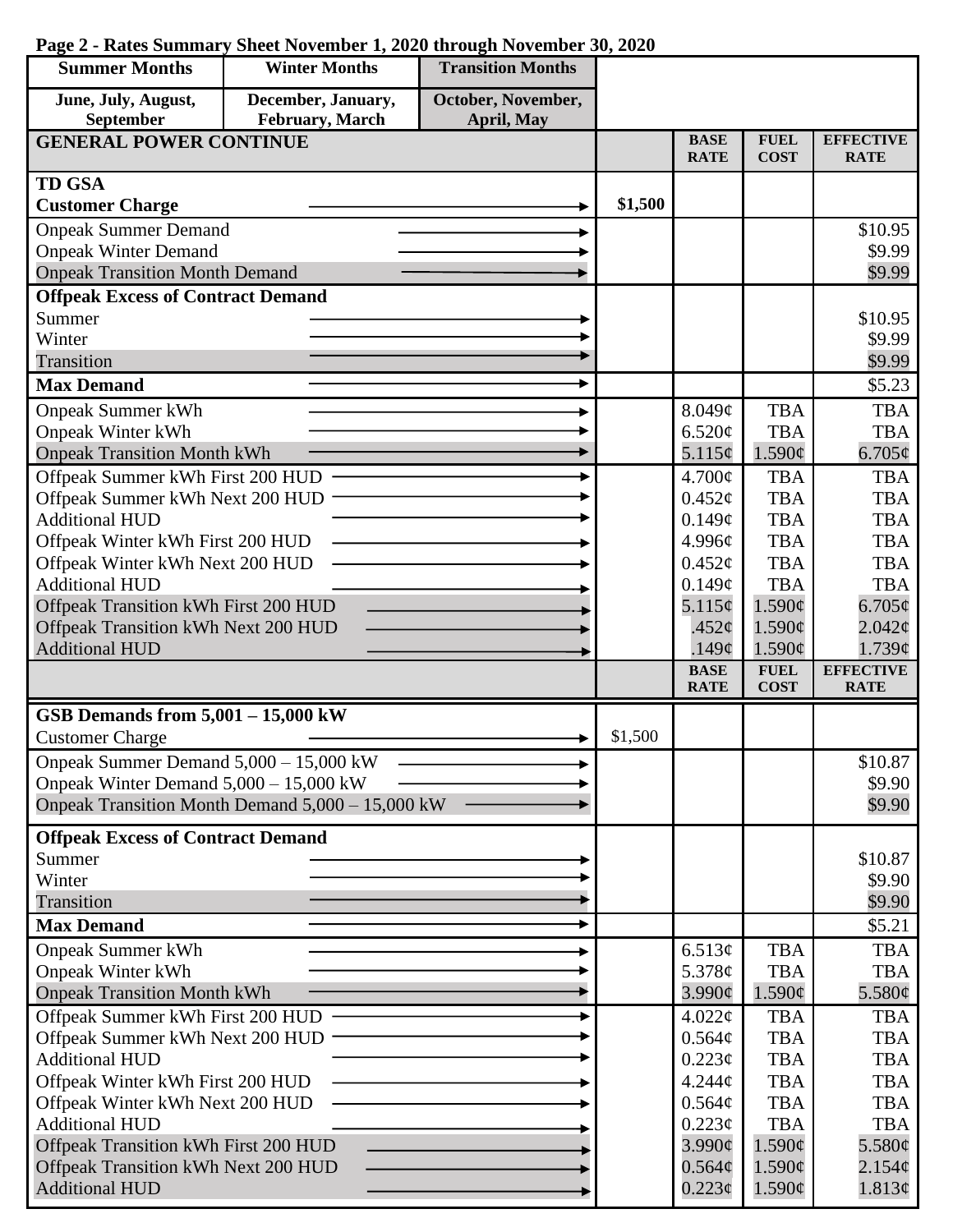|  |  |  |  |  |  |  |  | Page 3 - Rates Summary Sheet November 1, 2020 through November 30, 2020 |  |  |  |
|--|--|--|--|--|--|--|--|-------------------------------------------------------------------------|--|--|--|
|--|--|--|--|--|--|--|--|-------------------------------------------------------------------------|--|--|--|

| <b>Summer Months</b>                                     | <b>Winter Months</b> | <b>Transition Months</b> |         |                            |                            |                                 |
|----------------------------------------------------------|----------------------|--------------------------|---------|----------------------------|----------------------------|---------------------------------|
| June, July, August,                                      | December, January,   | October, November,       |         |                            |                            |                                 |
| September                                                | February, March      | April, May               |         |                            |                            |                                 |
| <b>GENERAL POWER CONTINUE</b>                            |                      |                          |         | <b>BASE</b><br><b>RATE</b> | <b>FUEL</b><br><b>COST</b> | <b>EFFECTIVE</b><br><b>RATE</b> |
| MSB Demands greater than 5,000 kW                        |                      |                          |         |                            |                            |                                 |
| <b>Customer Charge</b>                                   |                      |                          | \$1,500 |                            |                            |                                 |
| Onpeak Summer Demand > 5,000                             |                      |                          |         |                            |                            | \$10.24                         |
| Onpeak Winter Demand > 5,000                             |                      |                          |         |                            |                            | \$9.27                          |
| Onpeak Transition Month Demand > 5,000                   |                      |                          |         |                            |                            | \$9.27                          |
| <b>Max Demand</b>                                        |                      |                          |         |                            |                            | \$2.26                          |
| <b>Offpeak Excess of Contract Demand</b>                 |                      |                          |         |                            |                            |                                 |
| Summer                                                   |                      |                          |         |                            |                            | \$10.24                         |
| Winter                                                   |                      |                          |         |                            |                            | \$9.27                          |
| Transition                                               |                      |                          |         |                            |                            | \$9.27                          |
| <b>Onpeak Summer kWh</b>                                 |                      |                          |         | 5.779 $\phi$               | <b>TBA</b>                 | <b>TBA</b>                      |
| <b>Onpeak Winter kWh</b>                                 |                      |                          |         | 4.639¢                     | <b>TBA</b>                 | <b>TBA</b>                      |
| <b>Onpeak Transition Month kWh</b>                       |                      |                          |         | 3.589¢                     | 1.556¢                     | 5.145¢                          |
| Offpeak Summer kWh First 200 HU <del>D</del>             |                      |                          |         | 3.279¢                     | <b>TBA</b>                 | <b>TBA</b>                      |
| Offpeak Summer kWh Next 200 HUD                          |                      |                          |         | 0.310¢                     | <b>TBA</b>                 | <b>TBA</b>                      |
| <b>Additional HUD</b>                                    |                      |                          |         | $0.055\phi$                | <b>TBA</b>                 | <b>TBA</b>                      |
| Offpeak Winter kWh First 200 HUD                         |                      |                          |         | 3.502¢                     | <b>TBA</b>                 | <b>TBA</b>                      |
| Offpeak Winter kWh Next 200 HUD<br><b>Additional HUD</b> |                      |                          |         | 0.310¢<br>$0.055\phi$      | <b>TBA</b><br><b>TBA</b>   | <b>TBA</b><br><b>TBA</b>        |
| Offpeak Transition kWh First 200 HUD                     |                      |                          |         | $3.589\mathcal{C}$         | 1.556¢                     | 5.145¢                          |
| Offpeak Transition kWh Next 200 HUD                      |                      |                          |         | $0.310\epsilon$            | 1.556¢                     | 1.866¢                          |
| <b>Additional HUD</b>                                    |                      |                          |         | $0.055\phi$                | 1.556¢                     | 1.611¢                          |
|                                                          |                      |                          |         | <b>BASE</b>                | <b>FUEL</b>                | <b>EFFECTIVE</b>                |
|                                                          |                      |                          |         | <b>RATE</b>                | <b>COST</b>                | <b>RATE</b>                     |
| MSD Demands greater than 25,000 kW                       |                      |                          | \$1,500 |                            |                            |                                 |
| <b>Customer Charge</b>                                   |                      |                          |         |                            |                            |                                 |
| <b>Onpeak Summer Demand</b>                              |                      |                          |         |                            |                            | \$10.24                         |
| <b>Onpeak Winter Demand</b>                              |                      |                          |         |                            |                            | \$9.27                          |
| <b>Onpeak Transition Demand</b>                          |                      |                          |         |                            |                            | \$9.27                          |
| <b>Max Demand</b>                                        |                      |                          |         |                            |                            | \$1.64                          |
| <b>Offpeak Excess of Contract Demand</b>                 |                      |                          |         |                            |                            |                                 |
| Summer                                                   |                      |                          |         |                            |                            | \$10.24                         |
| Winter<br>Transition                                     |                      |                          |         |                            |                            | \$9.27<br>\$9.27                |
|                                                          |                      |                          |         | 5.440¢                     | <b>TBA</b>                 | <b>TBA</b>                      |
| <b>Onpeak Summer kWh</b><br><b>Onpeak Winter kWh</b>     |                      |                          |         | 4.298c                     | <b>TBA</b>                 | <b>TBA</b>                      |
| <b>Onpeak Transition Month kWh</b>                       |                      |                          |         | 3.248 <sub>¢</sub>         | 1.556¢                     | 4.804¢                          |
|                                                          |                      |                          |         |                            |                            |                                 |
| Offpeak Summer kWh First 200 HUD                         |                      |                          |         | 2.939¢                     | <b>TBA</b>                 | <b>TBA</b>                      |
| Offpeak Summer kWh Next 200 HUD<br><b>Additional HUD</b> |                      |                          |         | 0.282¢<br>$0.223\phi$      | <b>TBA</b><br><b>TBA</b>   | <b>TBA</b><br><b>TBA</b>        |
| Offpeak Winter kWh First 200 HUD                         |                      |                          |         | 3.161¢                     | <b>TBA</b>                 | <b>TBA</b>                      |
| Offpeak Winter kWh Next 200 HUD                          |                      |                          |         | 0.282¢                     | <b>TBA</b>                 | <b>TBA</b>                      |
| <b>Additional HUD</b>                                    |                      |                          |         | <b>TBA</b>                 | <b>TBA</b>                 | <b>TBA</b>                      |
| Offpeak Transition kWh First 200 HUD                     |                      |                          |         | $3.248\phi$                | 1.556¢                     | 4.804¢                          |
| Offpeak Transition kWh Next 200 HUD                      |                      |                          |         | $0.282\phi$                | 1.556¢                     | 1.838¢                          |
| <b>Additional HUD</b>                                    |                      |                          |         | $0.223\phi$                | 1.556¢                     | $1.779\phi$                     |